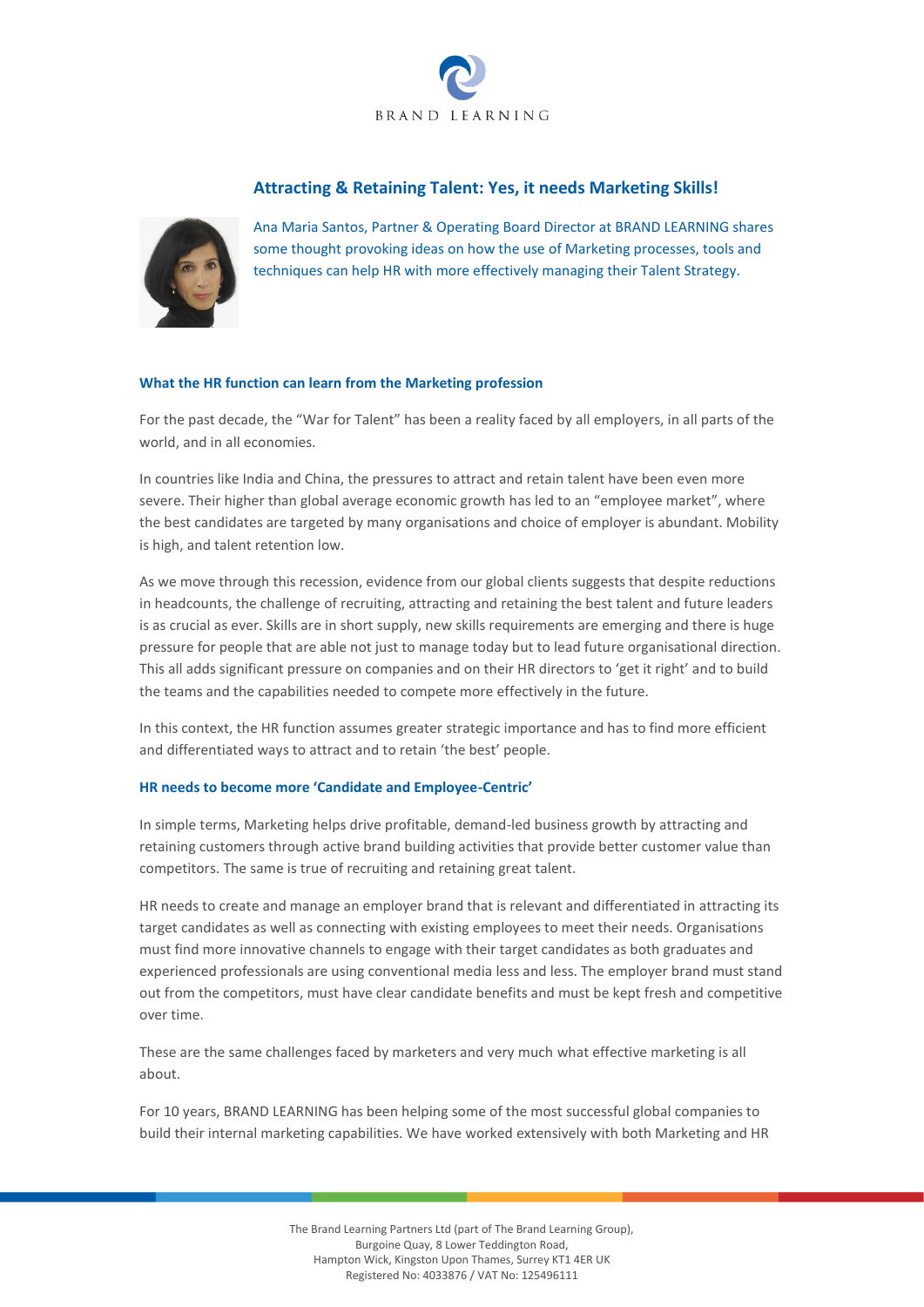

departments to uncover powerful insights into the similar challenges they face – in attracting and retaining their different 'customers'.

There are many parallels between Marketing and HR and many practical approaches that HR functions can learn from Marketing to help lead the way and gain competitive advantage.

### **'Employer Marketing' – applying best practice Marketing techniques in HR**

Despite the recession, Talent Strategy and Management remains a significant challenge for many HR professionals, demanding ever more effective ways of engaging with corporate long term strategies, in order to determine and develop the skills required by the business to deliver those business strategies.

Talent Pipeline Management includes many specialist processes such as Talent Planning, Attraction & Recruitment, Reward & Remuneration, Learning & Development, Engagement & Retention, Performance Management, Resource Deployment and Exiting often managed by separate specialist teams and just as in consumer organisations this specialisation has one big flaw – no one owns the employees' overall viewpoint and there is a big gap in the holistic skills needed.

We believe that the time has come to push the boundaries in the way organisations connect with one of their most important stakeholder groups: the people working for them and those they need to recruit, across all 'touch points'.

In order to identify these 'touch points', BRAND LEARNING transported a very valuable marketing tool, the 'Purchase Ladder' into the HR Talent Management area, and created what we call the 'Candidate Journey' (illustrated below), indicating all the stages a candidate might go through from 'Not Really Looking For A Job' through to 'I Want To Work For This Company' and 'I Love Working Here'.



# **The Candidate Journey**

The 'Candidate Journey' is a powerful tool to help organisations become more candidate – centric, and to ensure all candidate facing activities, messages and propositions are more efficient, so the organisation can be more successful in attracting and retaining the best talent.

Just some of the Marketing capabilities we have successfully introduced to the HR function include effective processes, practical tools and measurable skill development initiatives to build 'employeecentric' capabilities in: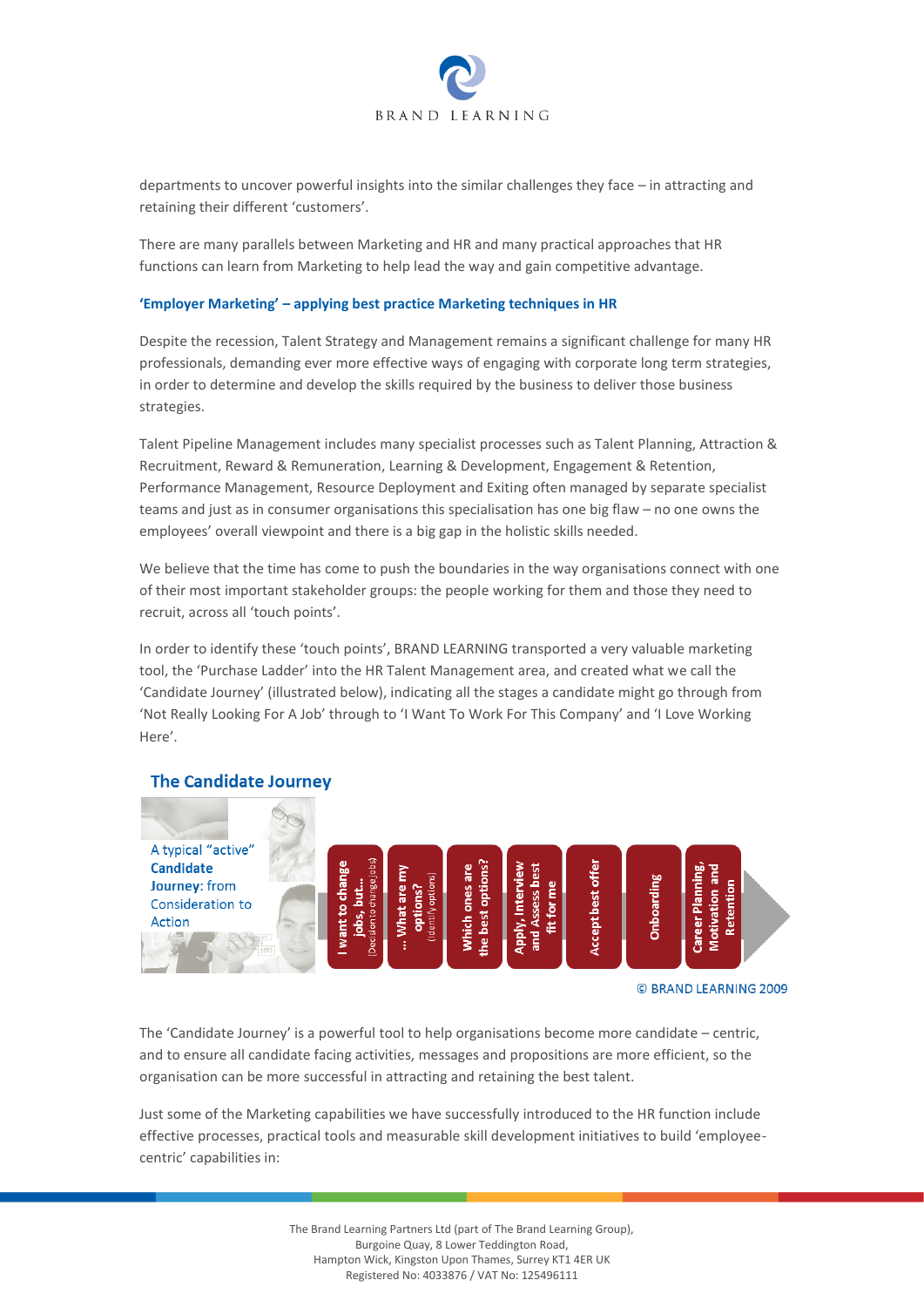

1. Information to Insight: this covers the generation and application of insights that inspire actionable ideas to drive competitive advantage. HR needs to understand the insight process, the differences between data, information and insight and how to focus on building a much deeper understanding of employees' and candidates' wants and motivations. As a result, HR can develop activities that are more relevant to all employees from new hires to experienced staff, engage with them better, and have higher impact.

2. Segmentation: the capabilities needed to identify distinct groups of candidates or employees, with different needs and behaviours, and how to attract them more precisely with tailored Employee Value Propositions, leading to better recruitment and employee investment decisions.

Important questions can be answered by rigorous segmentation: How can we address graduates and experienced professionals in the most relevant way? Which segments have the most propensity to join or remain in our company? What is our current performance per segment and what can we do to improve it? How can we increase the relevance of our proposition for our key target segments in order to meet our People Plan etc.?

3. Employee Value Proposition (EVP): the selection of the optimal set of benefits the company should offer its target candidates and employees in order to attract them to want to work for the organisation. Tried and tested marketing approaches like Brand Positioning and Proposition development are hugely relevant here helping HR to focus down to the set of benefits that are most relevant and credible for all employees and most unique to the organisation. This enhances differentiation of the organisation against competitors and improves attraction and conversion rates.

Once created, the EVP can be used to drive the communication at all candidate and employee touch points (including interviews), as well as internal activities that enhance the company as a great place to work, providing

an excellent platform to drive culture change.

# 4. HR Marketing Strategy & Planning:

this is a critical process to enable HR professionals to better connect with the corporate strategy and identified skill gaps, analyse the employer brand's strengths and weaknesses versus competitors, gain



deeper candidate understanding and insight and define the appropriate strategies to deliver the talent goals at the lowest possible cost (see diagram to the right).